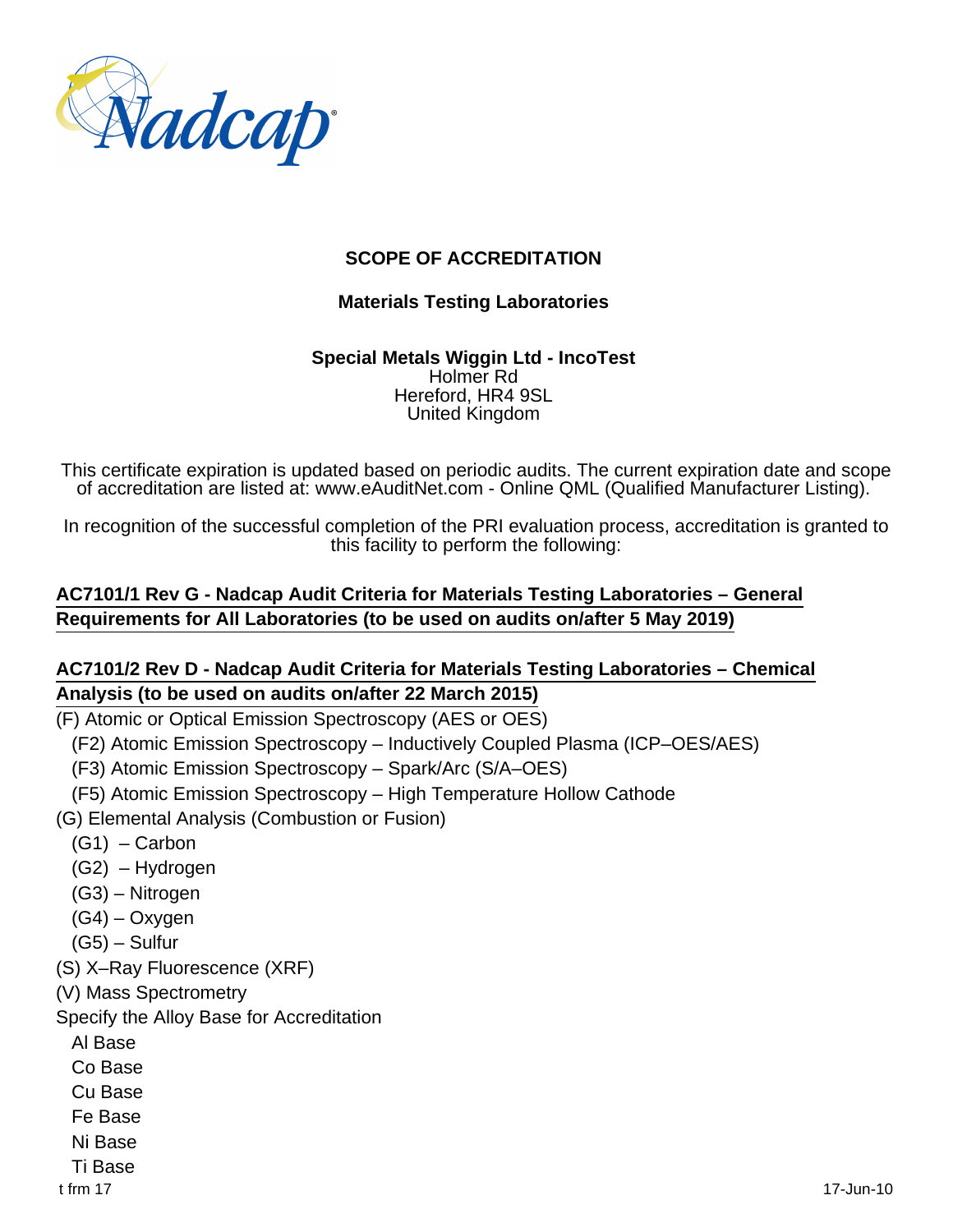### **AC7101/3 Rev D - Nadcap Audit Criteria for Materials Testing Laboratories – Mechanical Testing (to be used on audits on/after 4 December 2016)**

- (A) Room Temperature Tensile
- (B) Elevated Temperature Tensile
- (C) Stress Rupture
- (N) Impact
- (XA) Creep
- (XN) Bend Testing
- (Y) Low Cycle Fatigue

## **AC7101/4 Rev F - Nadcap Audit Criteria for Materials Testing Laboratories – Metallography and Microindentation Hardness (to be used on/after 14 August, 2016)**

- (L0) Metallographic Evaluation
- (L1) Microindentation (Interior)
- (L10) Near Surface Examinations Carburization / Decarburization
- (L11) Grain Size
- (L12) Inclusion Rating
- (L2) Near Surface Examinations Alloy Depletion
- (L5) Near Surface Examinations Microindentation (Surface–Case Depth)
- (L7) Near Surface Examinations IGA, IGO
- (L8) Near Surface Examinations Alpha Case: Wrought Titanium
- (L9) Near Surface Examinations Alpha Case: Cast Titanium
- (XL) Macro Examination

# **AC7101/5 Rev D - Nadcap Audit Criteria for Materials Testing Laboratories – Hardness Testing (Macro) (to be used on audits on/after 22 March 2015)**

- (M1) Brinell Hardness
- (M2) Rockwell Hardness
- (M3) Vickers Hardness

# **AC7101/7 Rev D - Nadcap Audit Criteria for Materials Testing Laboratories – Mechanical Testing Specimen Preparation (to be used on audits on/after 15 May 2016)**

- (Z) Standard Specimen Machining
- (Z1) Low Stress Grinding
- (Z2) Low Stress Grinding and Polishing
- (Z3) Cast Specimens

## **AC7101/9 Rev C - Nadcap Audit Criteria for Materials Testing Laboratories – Specimen Heat Treating (to be used on/after15 January 2017)**